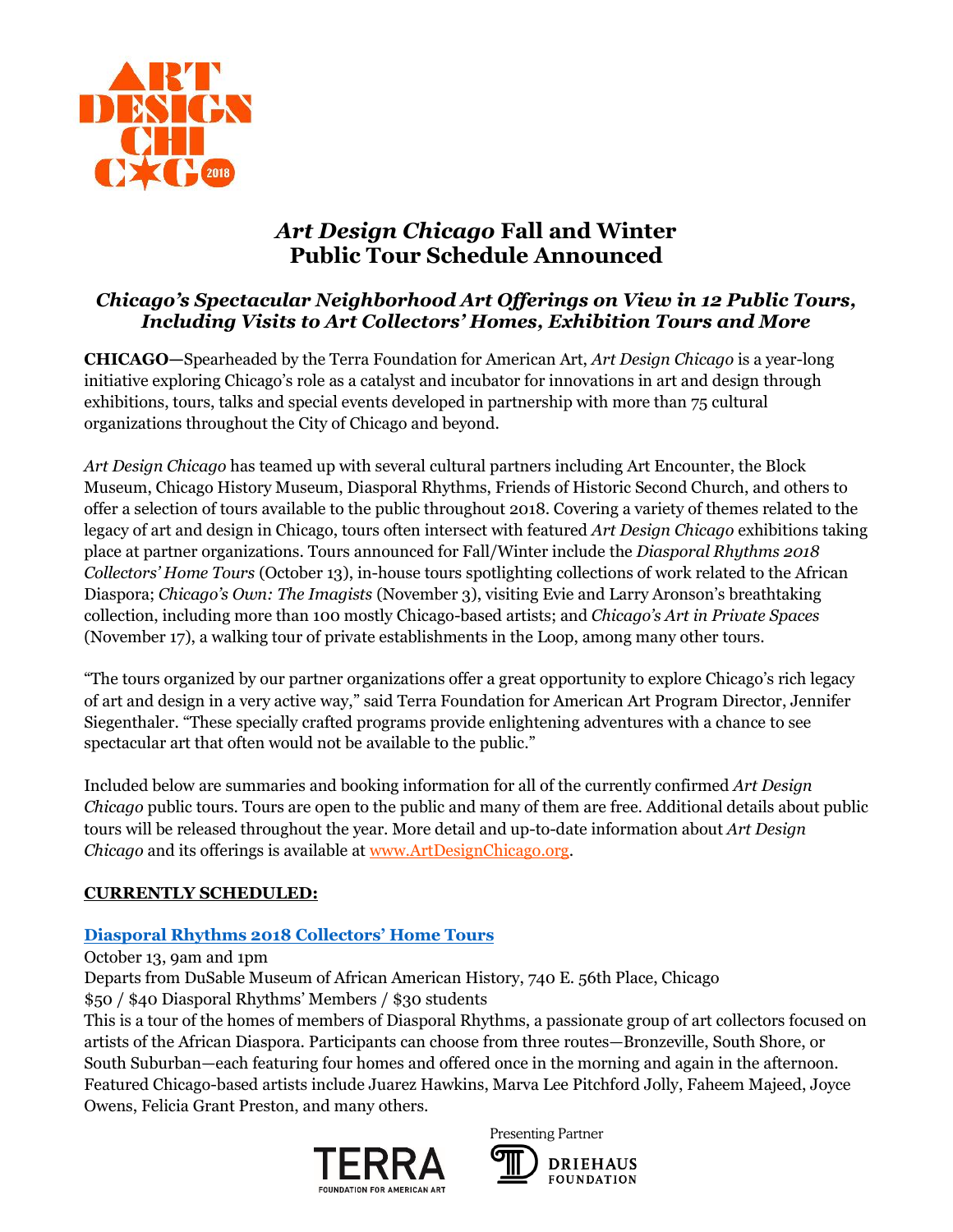#### **[Art Deco Cemetery Tour](https://www.artdesignchicago.org/events/art-deco-cemetery-tour-october-edition)**

[October 20,](https://www.artdesignchicago.org/events/art-deco-cemetery-tour-october-edition) 1-3pm, [November 3,](https://www.artdesignchicago.org/events/art-deco-cemetery-tour-november-edition) 1-3pm

Departs from Bohemian National Cemetery, 5255 N. Pulaski Road, Chicago

\$25 / \$20 Chicago History Museum members

Design isn't just about architecture, appliances, or graphics. In fact, its impact extends into all aspects of our lives—even the afterlife! On this spooky walking tour led by historian and cemetery expert Al Walavich, visit the Bohemian National Cemetery and explore how unexpected design aesthetics including art deco and midcentury modernism have been used to both commemorate and mourn the deceased.

#### **[Lettering in the Loop with Paul Shaw](https://www.artdesignchicago.org/events/lettering-in-the-loop-with-paul-shaw)**

October 26, 10-1pm

Departs from the Michigan Avenue entrance of the Art Institute of Chicago, 111 S. Michigan Ave., Chicago \$25

Chicago's legacy of architectural preservation makes it one of the best American cities for spotting a wide range of examples of urban lettering from the sublime to the ridiculous. This tour will focus on The Loop, a compact area rich in a mix of lettering styles, techniques and materials, from the artistic lettering of the late 19th century to Art Deco, and from inscribed classical Roman capitals to sans serifs in neon, and more including ghost signs.

The tour will be led by Paul Shaw who has conducted urban lettering walks in the United States and Canada for the past 13 years. He is best known for his twice-yearly lettering walks for the Type Directors Club in New York, but has also done tours for TypeCon, the American Printing History Association, ATypI, The One Club, various design schools, and other organizations.

#### **[Chicago Craftsmen and Second Presbyterian Church](https://www.artdesignchicago.org/events/chicago-craftsmen-and-second-presbyterian-church)**

November 3, 10am-Noon Second Presbyterian Church 1936 South Michigan Avenue, Chicago \$10

Designated a National Historic Landmark in 2013, Chicago's Second Presbyterian Church boasts an extraordinary example of interior design in the Arts & Crafts style. This program includes a presentation and tour through the sanctuary highlighting significant artistic features by muralist Frederic Clay Bartlett, lighting designer Willy Lau, sculptor Frederick Purdy, and others.

### **[Chicago's Own: The Imagists](https://www.artdesignchicago.org/events/chicago-s-own-the-imagists)**

November 3, 1-5pm

Departs from the Welcome Center at the Chicago Cultural Center, 77 E. Randolph St., Chicago \$30

Visit the North Shore home of Evie and Larry Aronson, which features a spectacular collection of more than 100 artists, almost all of them Chicago-based. Learn directly from the Aronsons about their long-standing passion for collecting work by Chicago artists, many of whom became their friends. From the Aronson's, the encounter continues to the Ed Paschke Art Center for a private tour of the largest collection of Paschke work on permanent public view anywhere in the world. See examples of his art in several periods, styles, and media as well as an installation that recreates Paschke's Howard Street studio. Presented by Noble Art Tours.

**[See the Light: Inside the Exhibition "Up Is Down"](https://www.artdesignchicago.org/events/see-the-light-inside-the-exhibition-up-is-down)**

November 7, 6-7:30pm



Presenting Partner

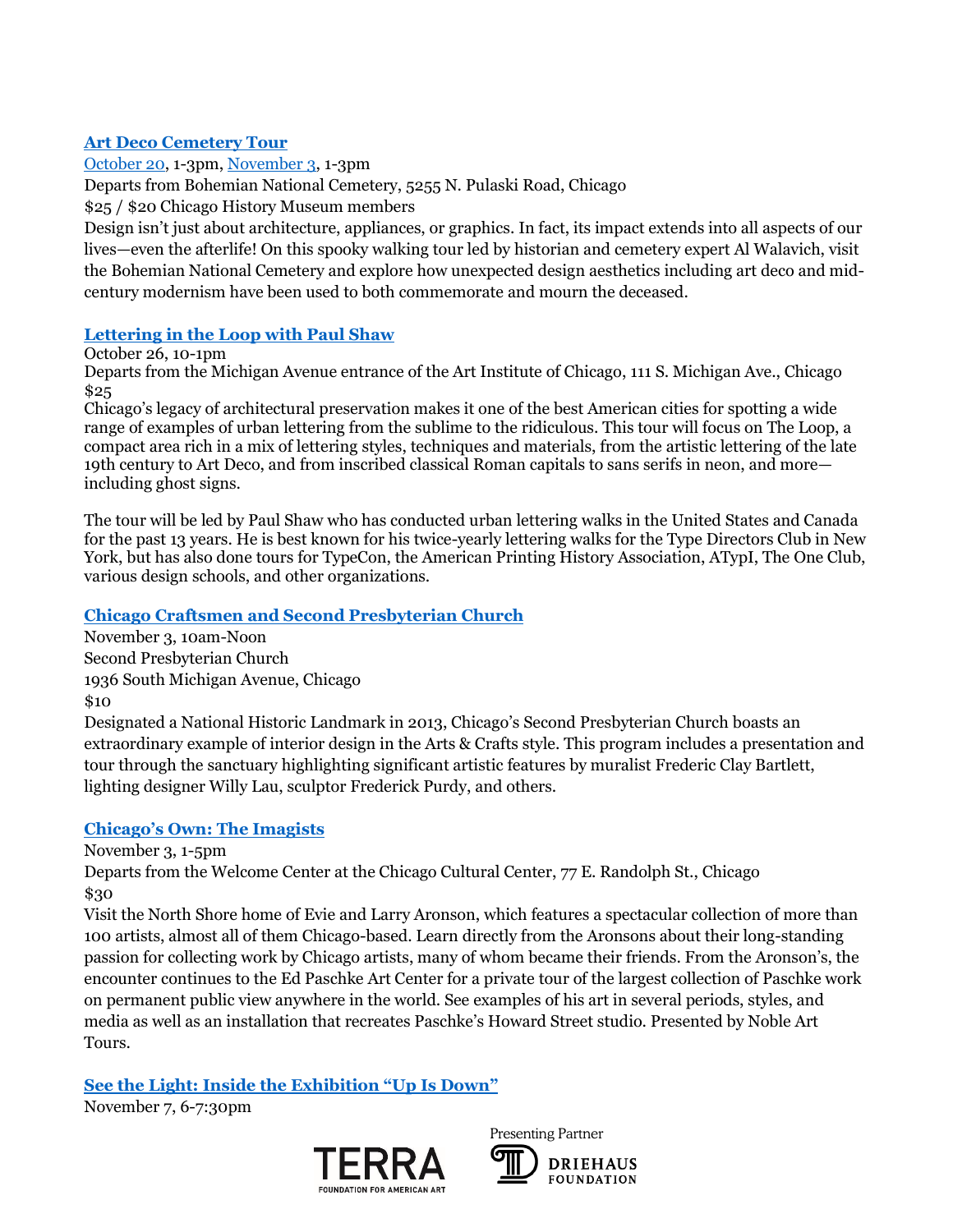The Block Museum of Art, Northwestern University, 40 Arts Circle Dr., Evanston Free

Join the co-curators Amy Beste and Corinne Granof, and Greg Holderfield, the Director of the Segal Design Institute, for a tour of the exhibition *Up Is Down: Mid-century [Experiments](https://www.artdesignchicago.org/events/up-is-down-mid-century-experiments-in-advertising-and-film-at-the-goldsholl-studio) in Advertising and Film at the [Goldsholl](https://www.artdesignchicago.org/events/up-is-down-mid-century-experiments-in-advertising-and-film-at-the-goldsholl-studio) Studio,* in which the trio share their perspectives on the groundbreaking design work of Morton and Millie Goldsholl. This gallery talk includes insights into the Goldsholl's studio practice, with special emphasis on the ways in which playfulness and experimentation inspired their commercial work.

# **[A Bicentennial Celebration of the Arts](http://www.artencounter.org/product/2101/)**

November 15-16

Departs from Edens Plaza in Wilmette and Ogilvie Transportation Center

\$555 per person/\$65 single supplement

In celebration of the State's Bicentennial, Art Encounter presents a two-day motor coach arts excursion to Springfield. The tour features a visit to the newly restored Illinois Governor's Mansion to view its inaugural exhibition, *[Art of Illinois](https://www.artdesignchicago.org/events/art-of-illinois)*, presented as part of Art Design Chicago. Exhibiting over 100 works in a variety of media, *Art of Illinois* showcases the historical depth and richness of the state's artistic legacy.

Additional tour stops include Frank Lloyd Wright's Dana-Thomas House, the Springfield Art Association, the Abraham Lincoln Presidential Library and Museum, and the art collections of the Illinois State Museum and a local private collector. Led by artist and Art Encounter Artistic Director Joanna Pinsky, the tour includes motor coach transportation, three meals, entry fees, guided tours, and one night hotel accommodation.

# **[Chicago's Art in Private Spaces](https://www.artdesignchicago.org/events/chicago-s-art-in-private-spaces)**

November 17, 9am-1pm

Departs from The University Club, 76 E. Monroe Street, Chicago

\$20

This walking tour focuses on private establishments in the Loop: The University Club, The Union League Club, and Bank of America, all of which have collections featuring Chicago artists. The University Club collects post-World War II art by Chicago artists, with works by artists affiliated with the Hairy Who and Chicago Imagists hanging in the newly-renovated Presidents' Bar, as well as contemporary works located throughout the Clubhouse. American art, particularly Midwestern art of the 20th century, forms the nucleus of The Union League Club's collection. Bank of America's collection matches communities with art and includes work by the Hairy Who as well as artists who taught at the School of the Art Institute or are otherwise affiliated with Chicago. Presented by Noble Art Tours.

# **[Every Manner of Humanity: Inside the Exhibition "Break a Rule"](https://www.artdesignchicago.org/events/every-manner-of-humanity-inside-the-exhibition-break-a-rule)**

November 29, 2018 6-7:30pm The Block Museum of Art, Northwestern University 40 Arts Circle Drive, Evanston Free

A bold innovator and educator who enjoyed disrupting conventions, Chicago artist Ed Paschke challenged his students to think outside the box during his decades-long teaching career. Beth Derderian, a Block Museum Fellow and doctoral candidate in Anthropology at Northwestern University, unpacks Paschke's teaching methods and artistic practices during a tour of the exhibition *Break A Rule: Ed [Paschke's](https://www.blockmuseum.northwestern.edu/view/exhibitions/upcoming-exhibitions/break-a-rule-ed-paschkes-art-and-teaching.html) Art and [Teaching.](https://www.blockmuseum.northwestern.edu/view/exhibitions/upcoming-exhibitions/break-a-rule-ed-paschkes-art-and-teaching.html)*

**Glessner House and the Arts & Crafts [Movement](https://www.artdesignchicago.org/events/glessner-house-and-the-arts-crafts-movement-december-tour)**



Presenting Partner

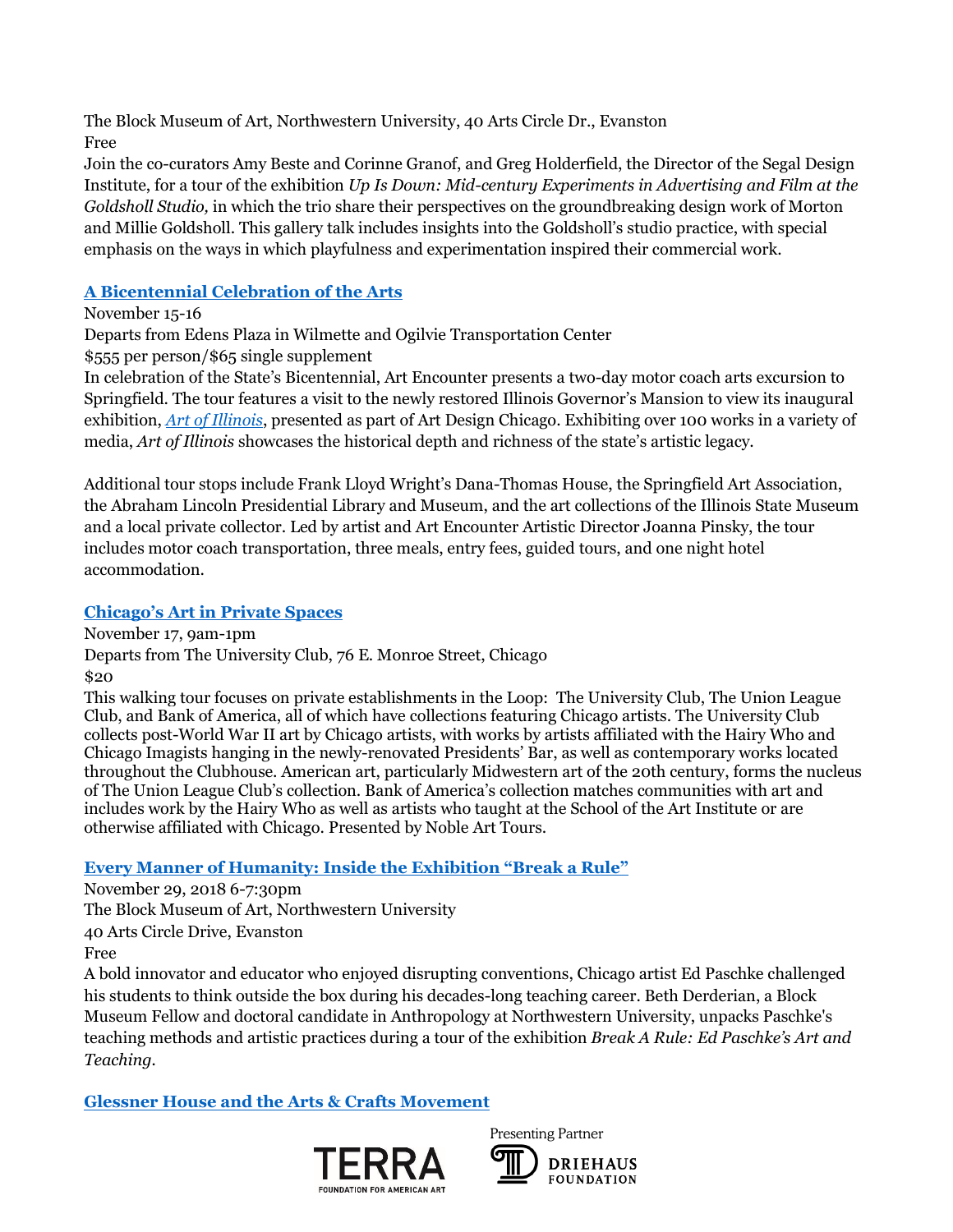December 8, 2018 10am-12pm Glessner House Museum 1800 S. Prairie Avenue, Chicago \$25 / \$20 members

Glessner House is internationally recognized as a pivotal work of architect H. H. Richardson, but the significant collection of furniture and decorative arts that John and Frances Glessner selected and commissioned to furnish their home is equally important. In this special behind-the-scenes tour, Glessner House Executive Director and Curator William Tyre showcases items from the collection that demonstrate Frances Glessner's commitment to the tenets of the Arts & Crafts movement, both as a collector and as a talented silversmith, jewelry maker, and needle worker.

#### **About Art Design Chicago**

*Art Design Chicago* is a spirited celebration of the unique and vital role Chicago plays as America's crossroads of creativity and commerce. Initiated by the Terra Foundation for American Art, this citywide partnership of more than 75 cultural organizations explores Chicago's art and design legacy and continued impact with more than 30 exhibitions, hundreds of events, as well as the creation of several scholarly publications and a four-part television series presented throughout 2018.

Support for Art Design Chicago is provided by the Terra Foundation for American Art and Presenting Partner, The Richard H. Driehaus Foundation. Additional funding for the initiative is provided by Leslie Hindman Auctioneers, the John D. and Catherine T. MacArthur Foundation, and the Joyce Foundation. The Chicago Community Trust, Leo Burnett, Polk Bros. Foundation, and EXPO CHICAGO are providing in-kind support[. www.ArtDesignChicago.org](http://www.artdesignchicago.org/) **#ArtDesignChicago**

#### **About Terra Foundation for American Art**

Since it was established in 1978, the Terra Foundation for American Art has been one of the leading foundations focused on the historical art of the United States. Headquartered in Chicago, it is committed to fostering exploration, understanding, and enjoyment of American art among national and international audiences. To further cross-cultural dialogue on American art, the foundation supports and collaborates on innovative exhibitions, research, and educational programs. Implicit in such activities is the belief that art has the potential both to distinguish cultures and to unite them. The foundation also provides opportunities for interaction and study through the presentation and ongoing development of its own art collection in Chicago, recognizing the importance of experiencing original works of art. [www.TerraAmericanArt.org](file:///C:/Users/jasculca/AppData/Local/Microsoft/Windows/INetCache/Content.Outlook/TLI9I2XX/www.TerraAmericanArt.org)

###

### **Media Contacts:**

*Local and regional inquiries:* Carol Fox and Associates Nick Harkin / Alyssa Larkin [nickh@carolfoxassociates.com](mailto:nickh@carolfoxassociates.com) / [alyssal@carolfoxassociates.com](file:///C:/Users/akrueger/Downloads/alyssal@carolfoxassociates.com) +773 969 5033 / +773 969 5037

*National and international inquiries:*



Presenting Partner **DRIEHAUS FOUNDATION**